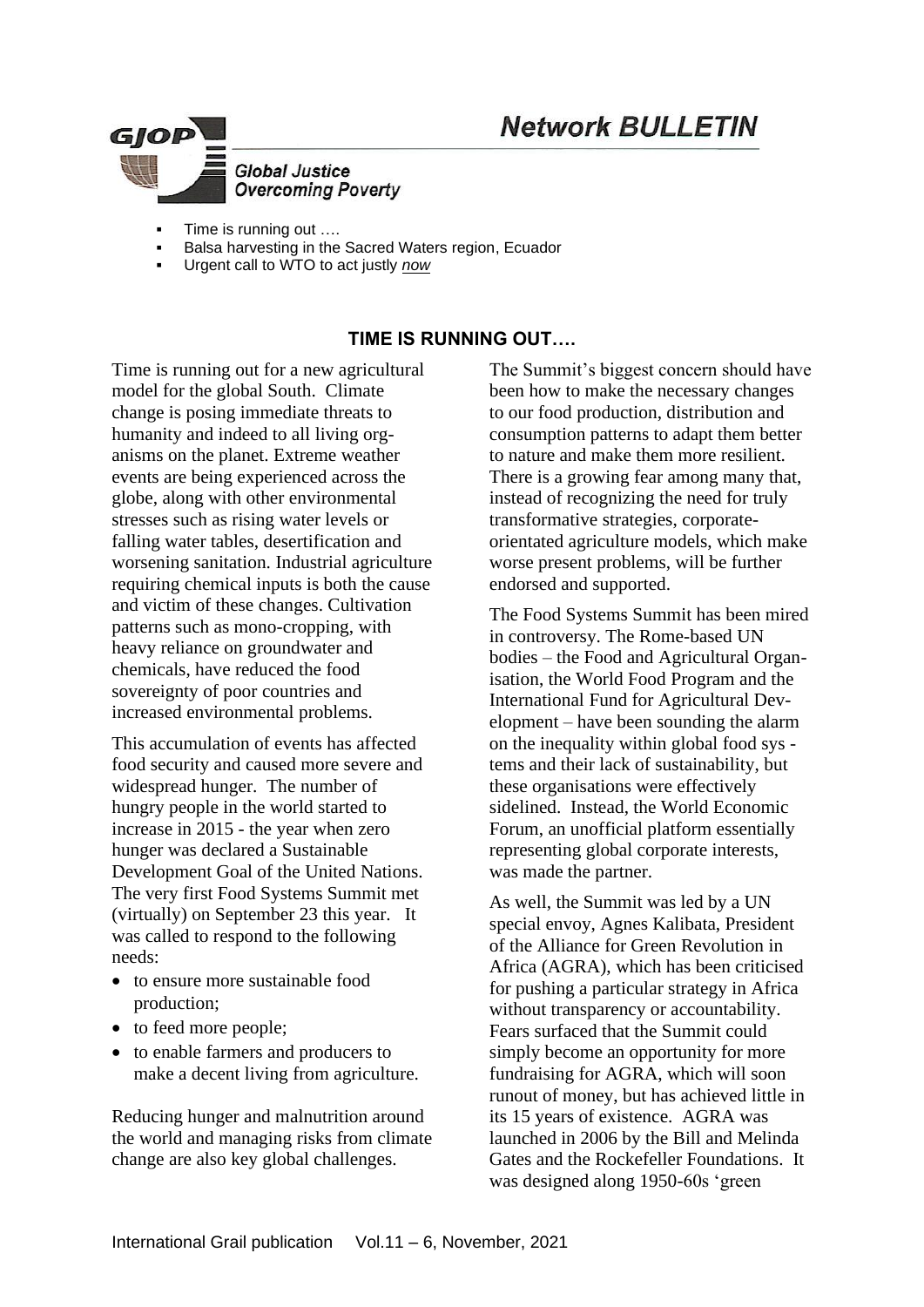revolution' lines, ie, mono-cropping based on a combination of high-yielding commercial seeds, synthetic fertilisers and chemical pesticides and requiring lots of irrigation to increase yields per acre. In the Asian region, this model produced, at best, mixed outcomes over the medium term and was associated with major ecological problems. But it certainly benefits the global agribusinesses that provide the seeds and fertilisers and pesticides and control the global distribution of crops. This may be a reason why this model was pushed on Africa and has persisted there. AGRA has provided around \$1 billion to 13 countries, and several recipient governments have contributed many multiples of that amount in seed and fertilizer subsidies – totalling well in excess of funding devoted to agro-ecological cultivation.

There is little to show for all this spending. AGRA initially aimed to double the yields and household incomes of 20 million small-scale African farmers by 2020; and to halve food insecurity in 20 countries through productivity improvements. It subsequently scaled-down its goals, reported no actual outcomes and the Gates Foundation has not revealed the results of an audit it is said to have conducted. An independent academic study found little evidence of significant increases in small producers' productivity, incomes or food security. Instead, the number of hungry people in AGRA countries apparently increased by 30% in the first 12 years of its operations. According to the UN, severe hunger has increased by 50% in sub-Saharan Africa since AGRA was founded.

This is why farmers' associations, civil society and faith groups across Africa have come out against the promotion of AGRA and demand that funding go towards agroecological strategies based on small farmers. <sup>1</sup> This would be more equitable and sustainable over time. Major experts on food issues who have worked closely with the UN system have warned that the Summit could erode the UN's public support and legitimacy. Several civil-society and farmers' groups boycotted the Summit because of these concerns.

It seems obvious:

- that the basic premise of a Food Systems Summit in today's world must be that everyone should have access to sufficient nutritious and affordable food, and so does not go hungry or fall into unhealthy food consumption practices;
- that this food is produced in sustainable ways, which take into account the limitations and growing constraints imposed by nature and do not create future ecological damage; and
- that small farmers, who do the bulk of cultivation in most of the developing world, are able to sustain themselves and their families and earn reasonable incomes through this activity.

Clearly, the Food Systems Summit must move away from promoting more of the same failed model such as that of AGRA. Humanity cannot keep on blowing up the few chances it has to save itself and this planet.

*Source: Jayati Ghosh, 'Time is Running Out for a New Agricultural Model for the Global South', in Social Europe, 20th September 2021. Condensed by Mary Boyd.*

Belgium. The Declaration, entitled *Our Land Is Our Life,* is a heartfelt, powerful statement. Recommended reading. See posting by the Africa Europe Faith and Justice Network (AEFJN). [www.aefjn.org](http://www.aefjn.org/)

<sup>&</sup>lt;sup>1</sup> A Declaration of African Civil Society and Faith leaders was sent to the African Union (AU)– European Union (EU) Foreign Ministers' Conference, October 2021. This meeting of Foreign Ministers in Kigali, Rwanda, was held in view of an AU EU Summit in February 2022 in Brussels,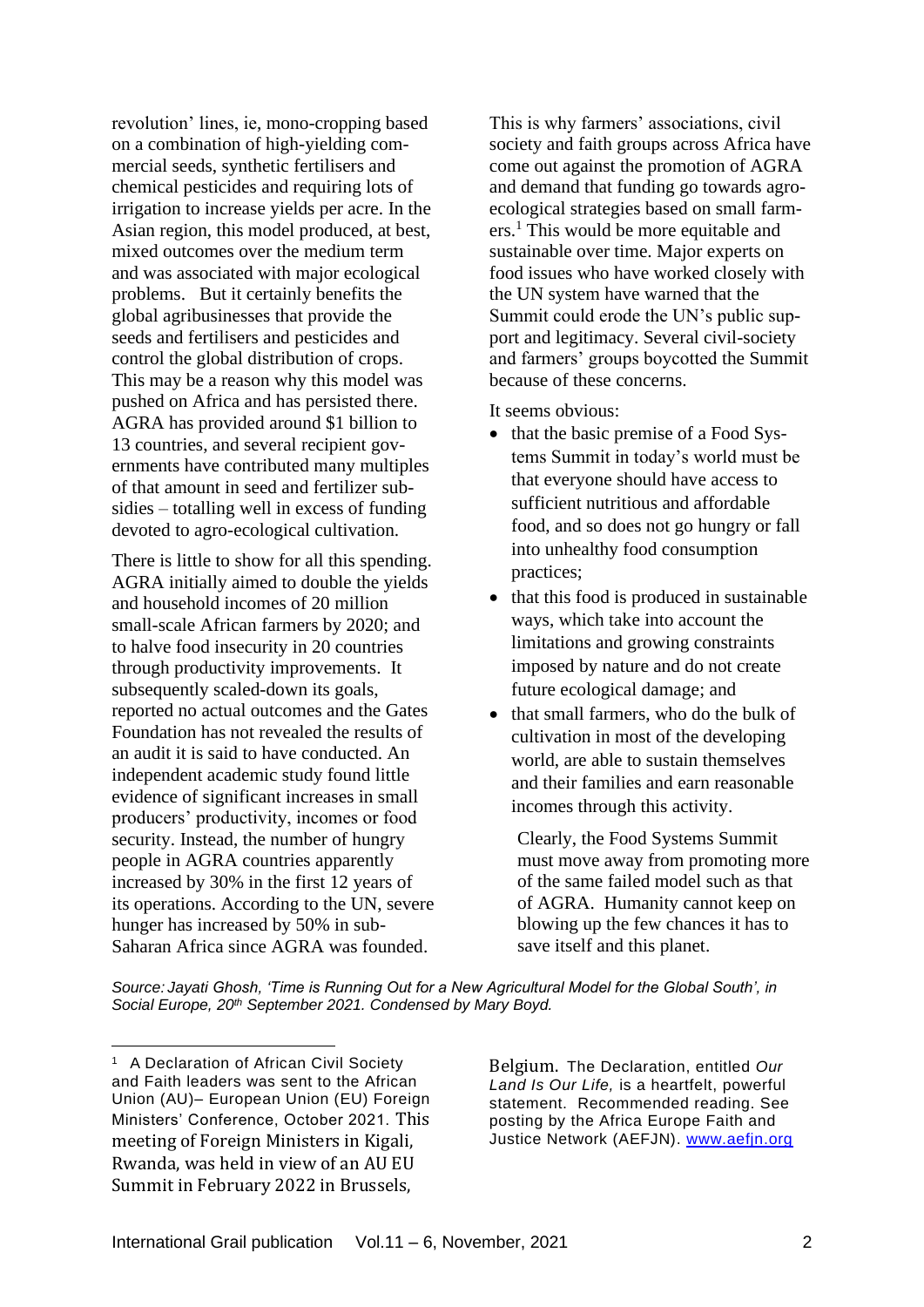#### **BALSA HARVESTING IN THE SACRED WATERS REGION** From environmental threat to sustainable resource

*Pachamama Alliance* has partnered with Indigenous Nations in the Sacred Headwaters region of the Amazon rainforest in Ecuador and Peru to protect their land and culture from extractive industries such as oil and mining. Their partnership has helped keep these cultures strong and territories healthy and vibrant for the past twenty-five years.

Just this last year a new threat arrived in this region – the uncontrolled and illegal harvesting of balsa wood. Balsa is a superlight-weight timber native to this region of the Amazon which is in growing demand for its use in the construction of wind turbine blades.

Since the 1940s, Ecuador has been a leading exporter of balsa wood to world markets. In 2019-20, the exports doubled. Demand could no longer be filled by the traditional balsa plantations on the coast. Production spread to the Amazon and uncontrolled harvesting is threatening that ecosystem. The COVID-19 pandemic shut down the eco-tourism industry, a primary source of income for this region. With the demand for balsa and the ongoing needs for medicines and school supplies, many Indigenous communities turned to balsa traders (balseros) who came from outside the region, willing to pay cash for harvested balsa trees. However, the balseros were driving uncontrolled harvesting, they were capturing most of the profit and they were a disruptive outside influence on the Indigenous cultures.

Balsa is a fast-maturing tree (five years to harvesting size) that grows easily in the rainforest environment. It is economically and culturally feasible to cultivate, manage and harvest it in a sustainable way. Many communities are already growing balsa as a source of immediate income. With a sustainable management plan, they should be able to count on continuous income that does not come at the expense of the rainforest on which they and the world depend.

## **Creating a Sustainable Management Plan**

*Pachamama Alliance*'s sister organisation in Ecuador, *Fundación Pachamama*, is now working with the Achuar, other Indigenous groups and academics and scientists to develop a sustainable management plan for balsa wood production in the Sacred Headwaters region. It will:

- define the areas for harvesting, for cultivation, and for protection of balsa trees;
- $\blacksquare$  set up a method of certifying the balsa as sustainably harvested;
- sell and deliver directly to international buyers, eliminating the middle-men;
- develop methods for sharing the surpluses generated by the balsa business with the communities;
- set up an ongoing professional governance and administrative structure independent of the political leadership of the communities;
- ensure ongoing analysis of impacts on the natural evolution of the forest ecosystem.

If it is successful in the Achuar territory, the plan could serve as a model to be applied in other Indigenous nations of the Ecuadorian Amazon, and possibly in nearby areas in Peru.

*Source: The Pachamama Alliance Fall Newsletter, 30th September, 2021.www.pachamama.org Slightly edited by Alison Healey.*

# 'There may be times when we are powerless to prevent injustice, but there must never be a time when we fail to protest.' Elie Wiesel